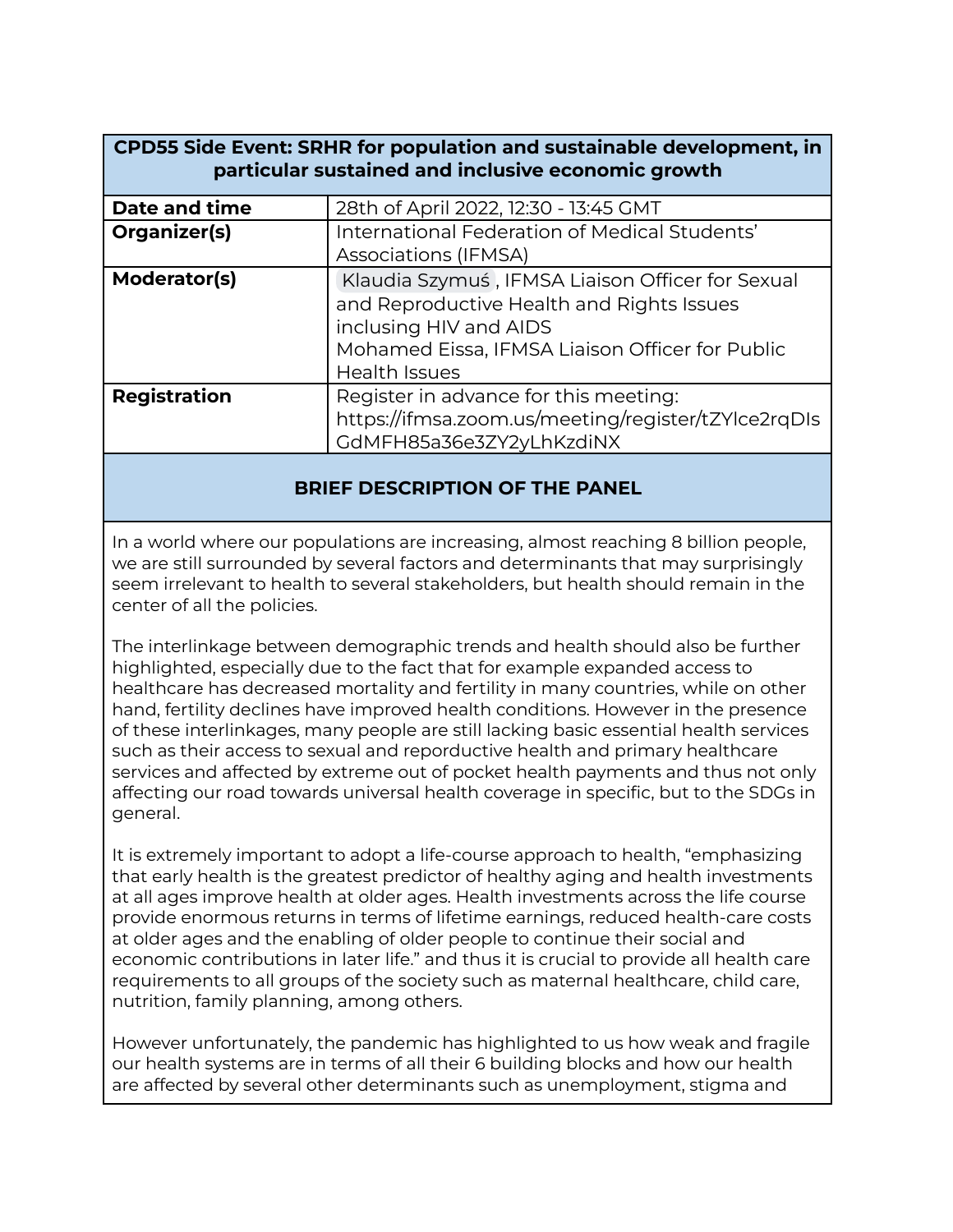discrimination affecting our attainability of our basic human right to health.

With the global fertility rate decreasing, several opportunities exist including but not limited to women empowerment and inclusion in different fields as a result of having more time and investment in their education and paid work, in addition to child care in terms of their education and health. However unfortunately such opportunities remain unused, specifically in the lack of multi-sectoral approach that involves governments, NGOs, public sectors, market and family networks. In this population dynamics transition and presence of several megatrends, family planning becomes more accessible to those from a higher socioeconomic position, exacerbating social inequalities. Access to contraception translates to better health outcomes, reduces costs of care but also decreases the likelihood of living in poverty, leading to multifactorial positive effects on the country's economy. Globally, many individuals have their meets for family planning unmet, while also lacking information on SRHR services, facing financial hardship to access the service or experiencing social stigma. These challenges affect marginalized populations more than those better off. In order to build equitable and inclusive societies, current systems have to understand that ensuring access, availability and affordability of family planning is crucial to achieving it.

In this panel, we would discuss the importance of family planning, existing gaps and directions of change.

## **OBJECTIVES**

By the end of the session, at least 80% of the participants should:

- Understand the current demographic trends and their relation to economic growth and sustainable development from a health perspective.
- Understand the impact of COVID-19 on populations from an SRHR perspective
- Understand the role of SRHR including family planning in building more inclusive economic growth.
- Be able to identify possible solutions for the inclusion of SRHR services such as family planning in reshaping health systems to ensure inclusive and sustainable development

## **STRUCTURE**

- 5 mins Introduction by the moderator
- 15 mins Introductory presentation about SRHR and family planning
- 30 mins Panel Discussion
- 5 mins Final Remarks
- 5 mins Buffer time